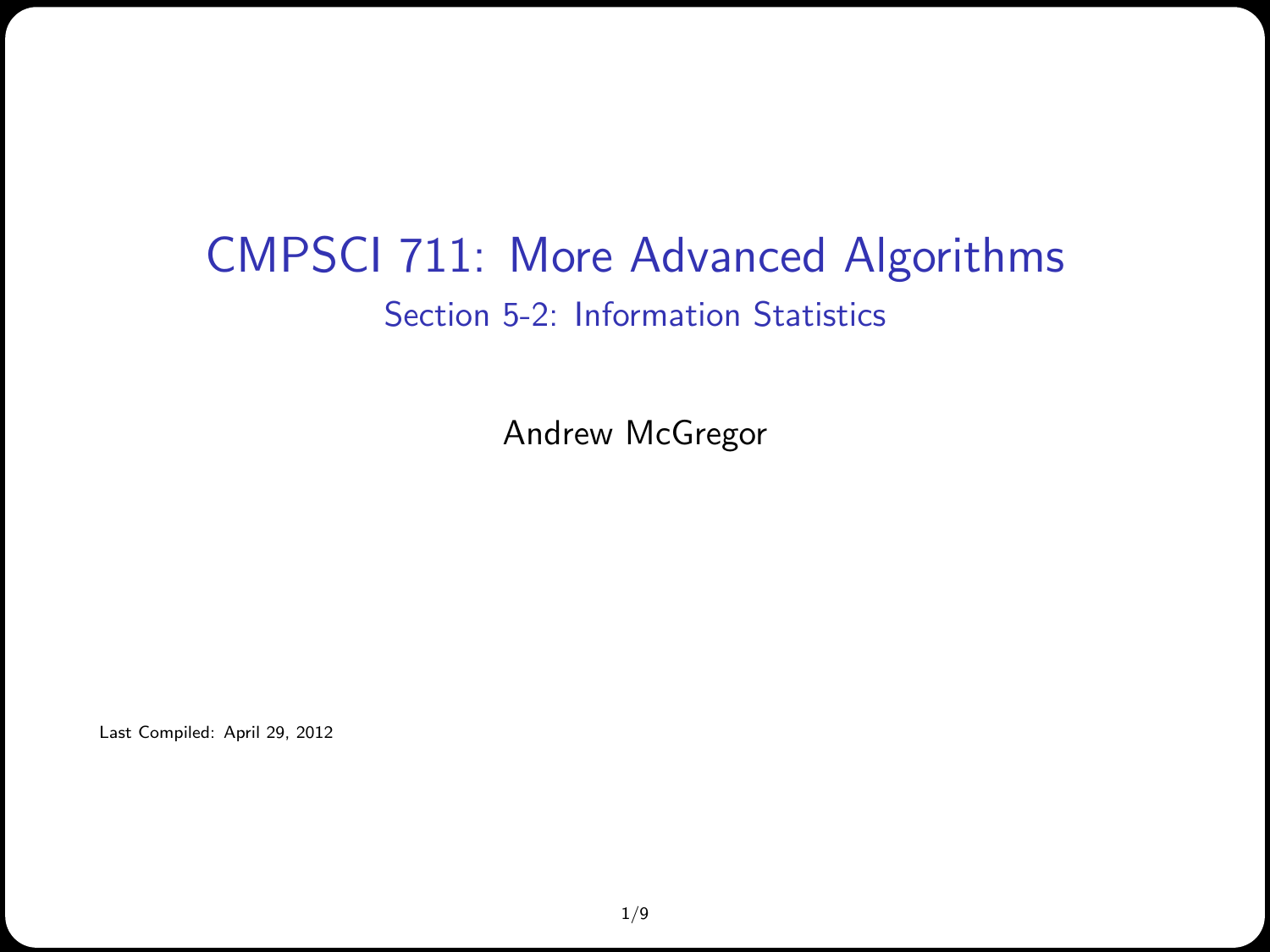#### Information Statistics Approach

- Information statistics approach is based on analyzing the "information revealed" about the input from the messages.
- $\triangleright$  Useful for proving bounds on complicated functions in terms of simpler problems, e.g., proving a bound on

$$
\text{DISJ}_{t}(M) = \bigvee_{j \in [n]} \text{AND}_{t}(M_{1,j}, \ldots, M_{t,j})
$$

by first establishing a bound on  $AND_t$ .

 $\triangleright$  We'll first give some definitions and then run through an example.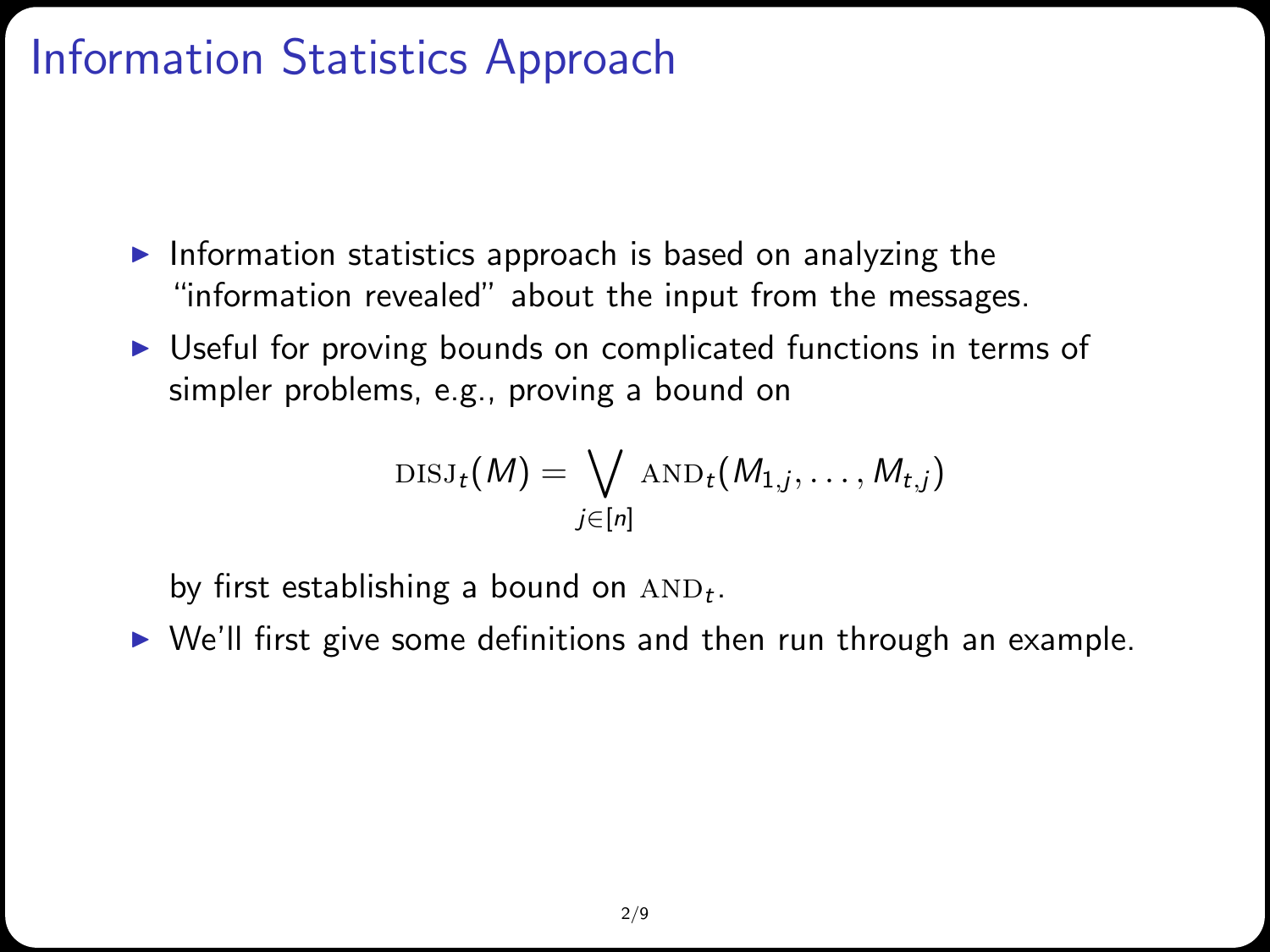# Information Theory Definitions

- $\blacktriangleright$  Let X and Y be random variables.
- ► Entropy:  $H(X) := \sum_i -\mathbb{P}[X = i]$   $[g \mathbb{P}[X = i]$
- $\triangleright$  Conditional Entropy:  $H(X|Y) := \mathbb{E}_{Y \sim Y} [H(X|Y = y)] \leq H(X)$
- $\blacktriangleright$  Mutual Information:  $I(X:Y) = H(X) H(X|Y)$



 $\blacktriangleright$  Useful Facts:

- If X takes at most  $2^{\ell}$  values, then  $H(X) \leq \ell$ .
- Chain rule:  $H(XY) = H(X) + H(Y|X)$ .
- ► Subadditivity:  $H(XY) \le H(X) + H(Y)$ ; equality if independent.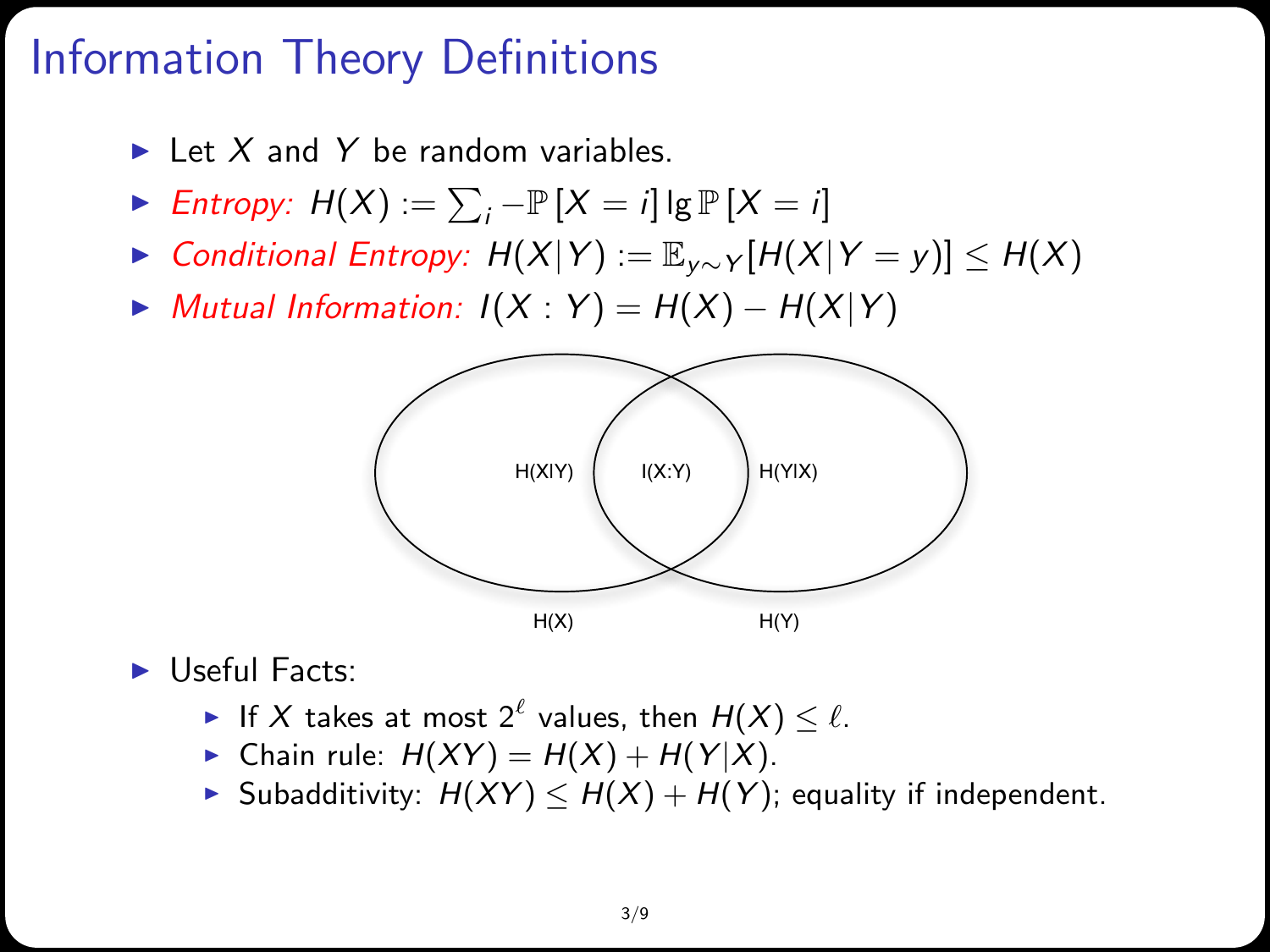# Mutual Information

Lemma If X and Y are independent, then  $I(XY : Z) \ge I(X : Z) + I(Y : Z)$ . Proof.

$$
I(XY : Z) = H(XY) - H(XY|Z)
$$
  
= H(X) + H(Y) - H(XY|Z)  

$$
\geq H(X) + H(Y) - H(X|Z) - H(Y|Z)
$$
  
= I(X : Z) + I(Y : Z)

**CONTRACT**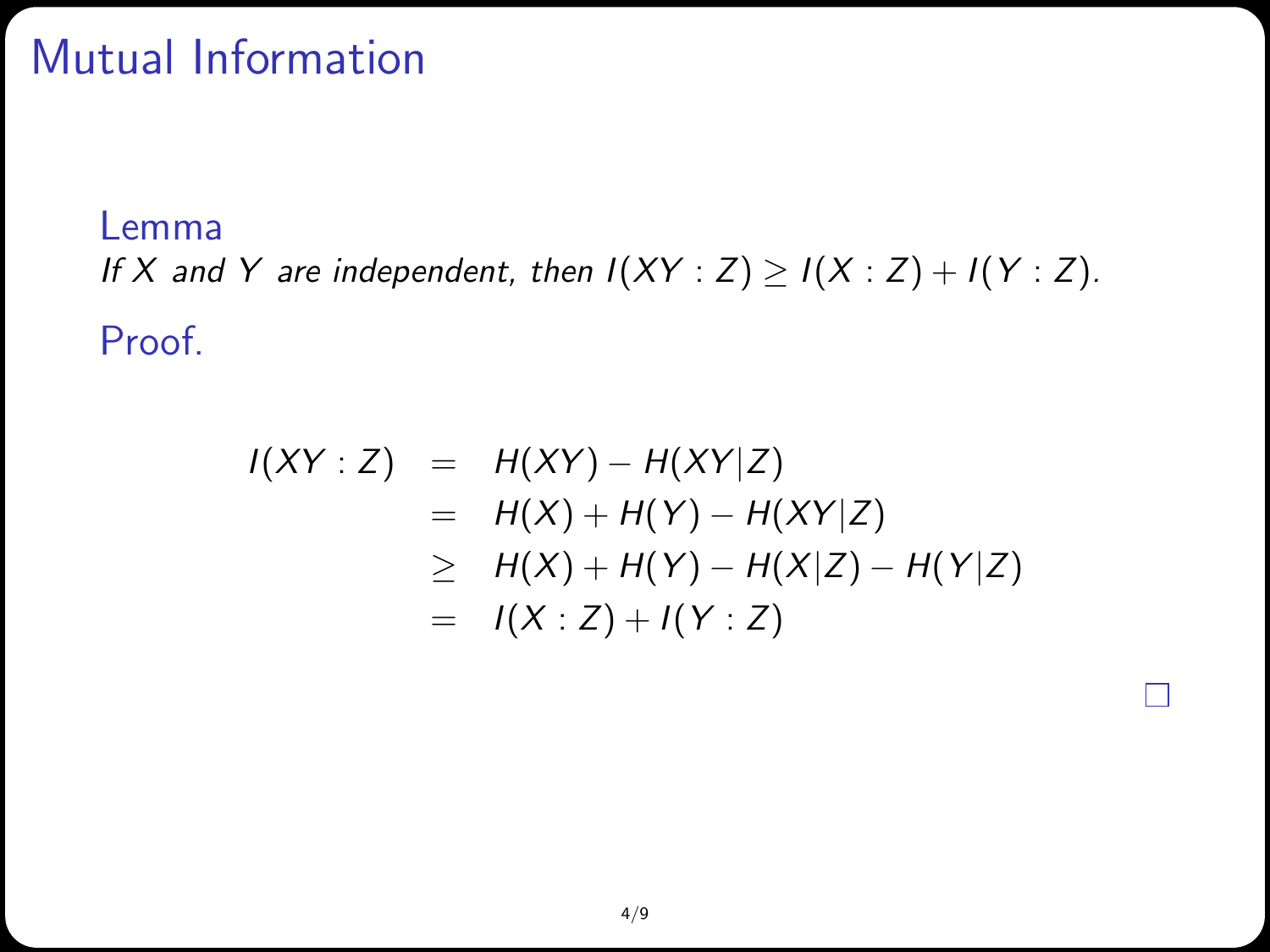## Information Cost

- $\triangleright$  Suppose you have a protocol  $\Pi$  for a two-party communication problem  $P$  in which Alice and Bob have random inputs  $X$  and  $Y$ .
- In Let M be the (random) message sent by Alice and define:

 $cost(\Pi) = max|M|$ 

and

$$
\text{icost}(\Pi) = I(M : X)
$$
  
• Note 
$$
\text{icost}(\Pi) = I(M : X) \le H(M) \le \text{cost}(\Pi).
$$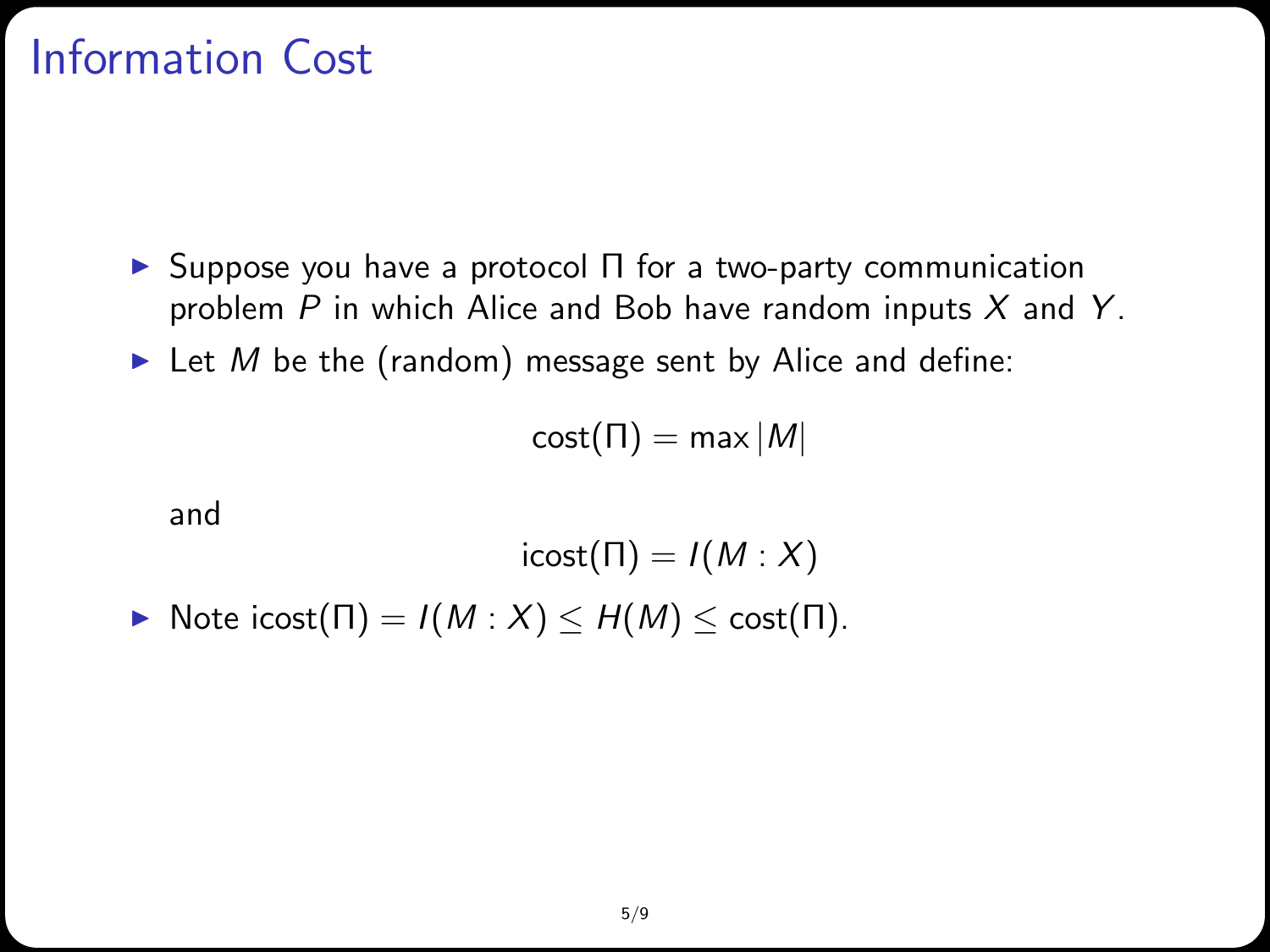### Example: Indexing

- $\triangleright$  We'll prove a lower bound on the information cost of INDEX where  $X \in_R \{0,1\}^n$  in terms a simpler problem "ECHO"
- ECHO: Alice has a single bit  $B \in_R \{0,1\}$  and Bob wants to output B with probability at least  $1 - \delta$ .
- **A** protocol  $\Pi_{\text{INDEX}}$  for INDEX yields a protocol  $\Pi_{\text{ECHO}}$ , for ECHO:
	- 1. Given B, Alice picks  $X_i \in_R \{0,1\}$  for  $i \neq i$  and generates:

$$
X = (X_1, X_2, \ldots, X_{i-1}, B, X_{i+1}, \ldots, X_n)
$$

- 2. She sends the message M she'd have sent in  $\Pi_{\text{INDEX}}$  if she'd had X.
- 3. Bob receives message and outputs the value he'd have returned in  $\Pi_{\text{INDEX}}$  had his input been *i*.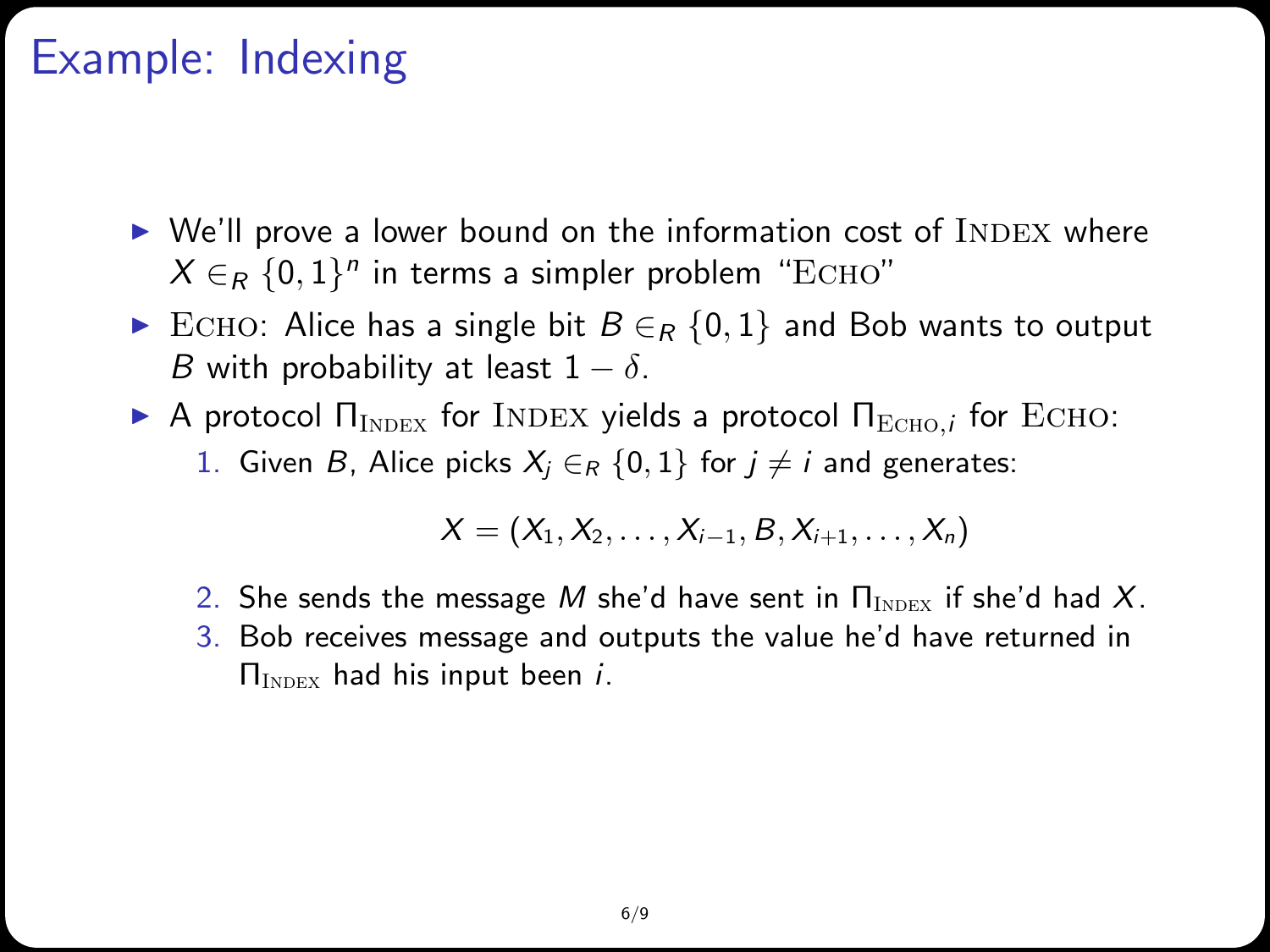#### Relating Information Cost of INDEX and ECHO

Since  $X_1, X_2, \ldots, X_n$  are independent:

cost(
$$
\Pi_{\text{INDEX}}
$$
)  $\geq$  icost( $\Pi_{\text{INDEX}}$ )  
\n $= I(X_1X_2...X_n : M)$   
\n $\geq I(X_1 : M) + I(X_2 : M) + ... + I(X_n : M)$   
\n $= i\text{cost}(\Pi_{\text{ECHO},1}) + i\text{cost}(\Pi_{\text{ECHO},2}) + ... + i\text{cost}(\Pi_{\text{ECHO},n})$ 

Example Lemma: Any protocol solving ECHO with probability  $> 1 - \delta$ , needs

 $\text{icost}(\Pi_{\text{Ecuo},i}) > 1 - H_2(\delta)$ 

where  $H_2(p) = -p \lg p - (1 - p) \lg (1 - p)$ . **►** Hence, cost( $\Pi_{\text{INDEX}}$ )  $\geq (1 - H_2(\delta))n$ .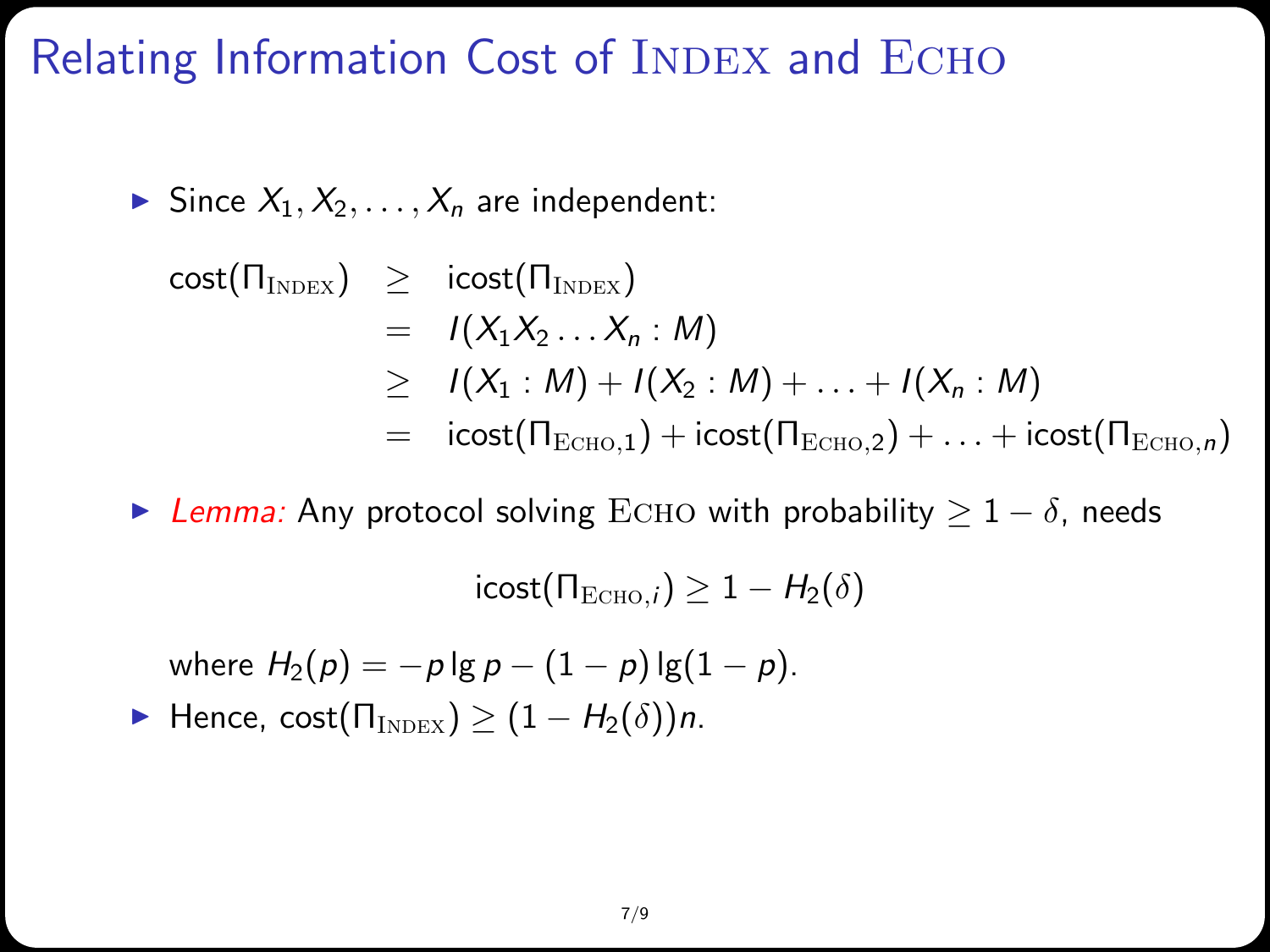# Proof of Lemma

1. Fano's inequality: Let  $A$  and  $B$  be random variables. If you can guess B correctly with probability at least  $1 - \delta$  given A, then

 $H(B|A) \leq H_2(\delta)$ .

2. Let  $A = M$  be message and B be the bit needing echoed. 3. Hence,

$$
icost(\Pi_{\text{ECHO}}) = H(B) - H(B|M) \geq 1 - H_2(\delta)
$$